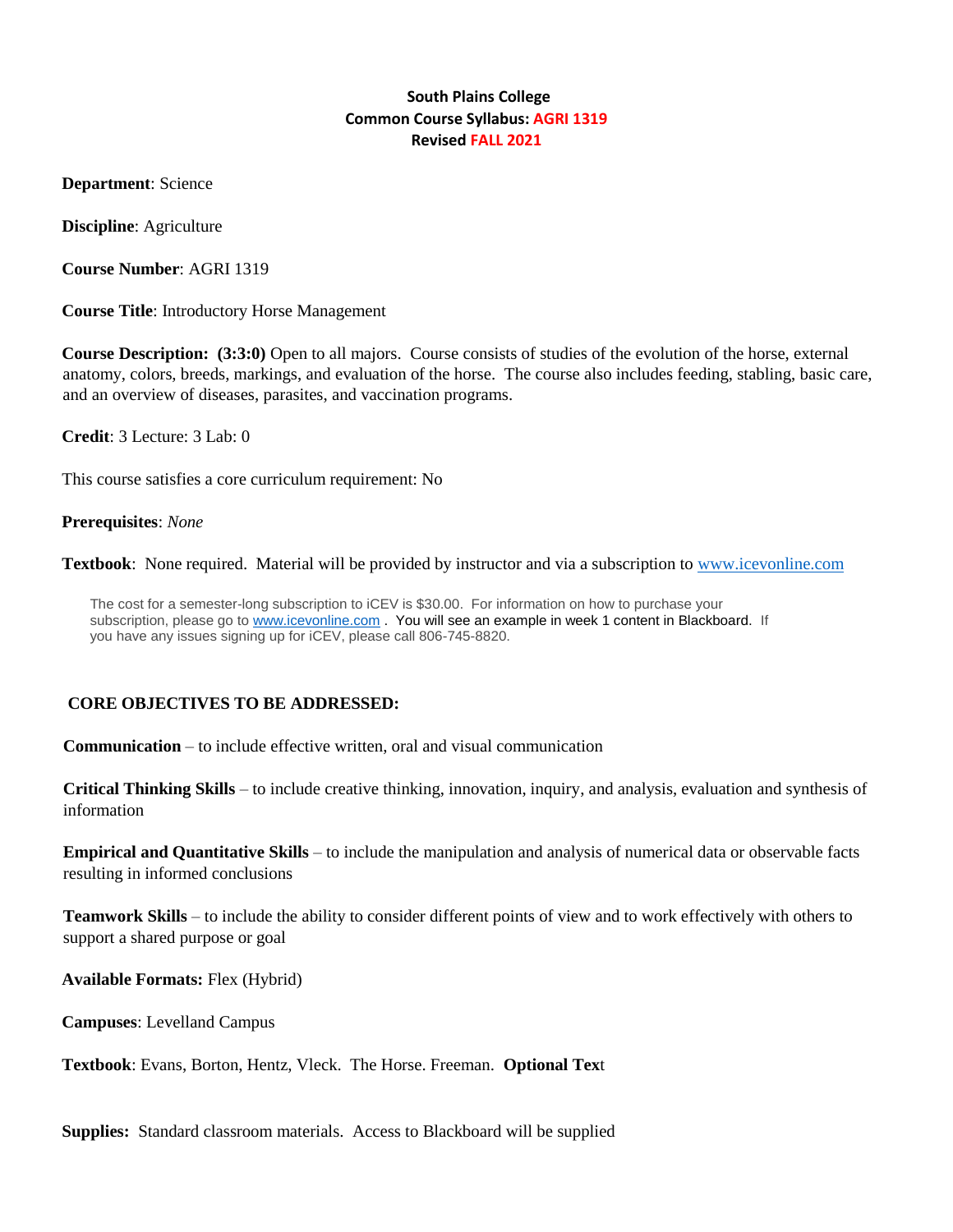- **Course Specific Instructions:** Portions of this course will use blackboard and icevonline as a supplement to the normal lecture time.
- **Course Description:** *The course is designed to acquaint the students with the basic aspects of horse management. A basic and practical approach is taken to provide a general background to the concepts and practices that are essential to the horse industry.*
- **Course Purpose/Rationale/Goal:** The primary objective of this course is for the student to develop an appreciation and practical knowledge regarding the care and use of the Equine.
- **Course Requirements**: To maximize the potential to complete this course, a student should attend all class meetings, take notes and participate in class, complete all homework assignments and examinations including final projects and/or examinations. Complete all work assigned @icevonline.
- **Course Evaluation:** This class will consist of 4 major exams and weekly activities and assignments. Your grade will be based off of the percentage of total possible points you earn from the activities just mentioned. The traditional scale will be used.

A: 90-100 B: 80-89 C: 70-79 D: 60-69 F: 0-59

**Attendance Policy:** Whenever absences become excessive and, in the instructor's opinion, minimum course objectives cannot be met due to absences, the student will be withdrawn from the course.

**Grade Determination: 75% Exams 25% Daily Grades and Reports** 

### **Student Learning Outcomes/Competencies:**

Upon completion of this course and receiving a passing grade, the student will be able to define and understand the practical application of the following:

- 1. Evolution of the equine, development and purpose of breeds and color variation.
- 2. Conformation and Evaluation: Structure and function. (External anatomy)
- 3. Hoof anatomy and care.
- 4. Unsoundness and lameness.
- 5. Digestive system of the horse: Anatomy and physiology.
- 6. Nutrition and feedstuffs: Nutrient requirements.
- 7. Feeding management: Digestive disorders cause and remedies.
- 8. Reproductive anatomy and physiology of the Mare. Introduction to endocrinology.
- 9. Genetics and systems of breeding.
- 10. Equine diseases.
- 11. Health management. Parasite control.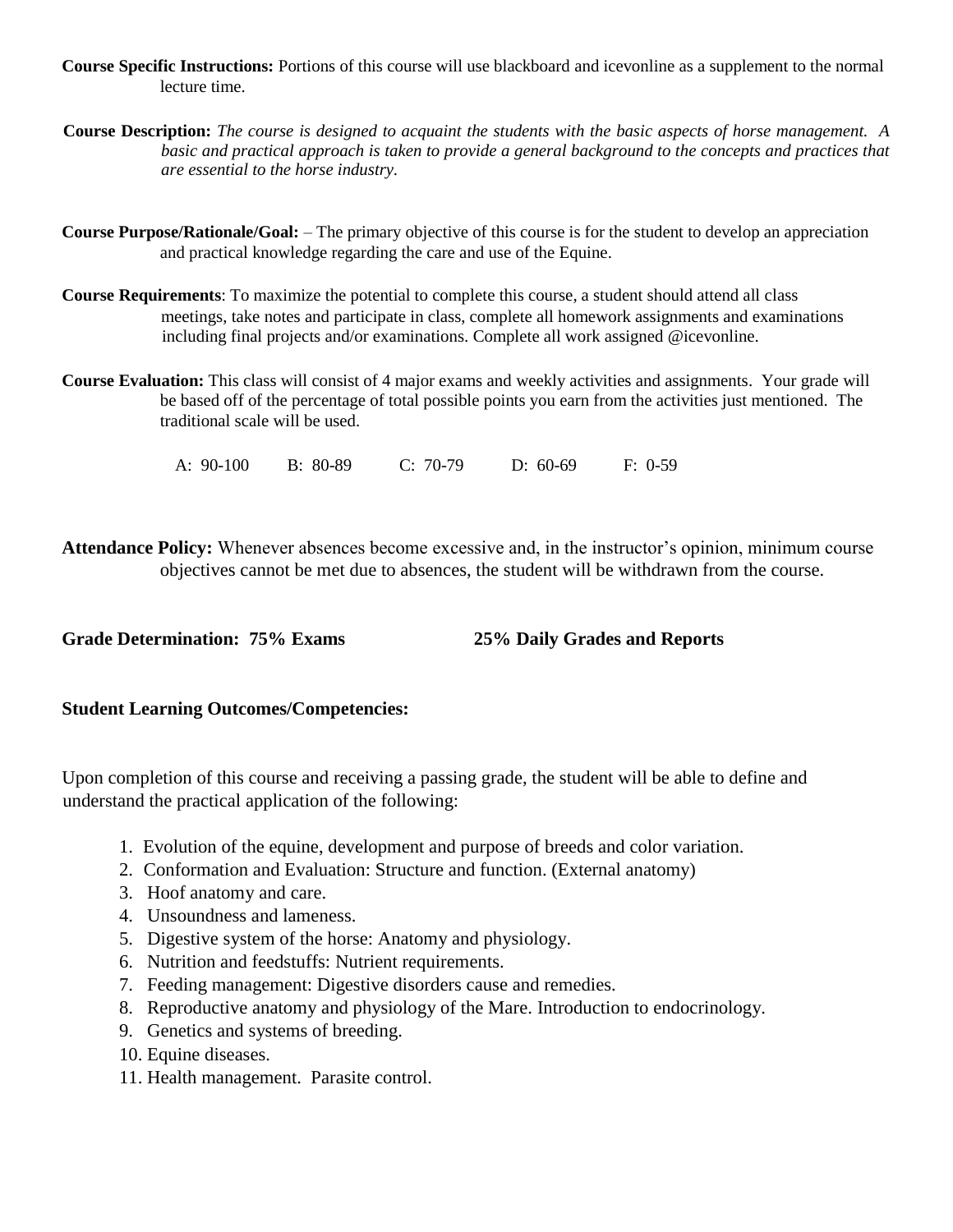**RULES OF THE ROAD:** Successful teaching and learning require a partnership between the teachers and students. Everyone is in this classroom to learn something. I will come to class each day prepared to do the following: 1) to deliver the lecture and direct discussion to the best of my ability; 2) to provide an atmosphere that fosters learning; 3) to respect you as unique individuals with your own interests and talents. In turn, I require the following of you: 1) to acquire assistance from the instructor (never hesitate to call or stop by my office); 2) to make a genuine effort to work the assigned problems as soon as possible; 3) to respect the other members of the class as unique individuals. The best way to show respect for the other members of the class is to remember the golden rule.

# **Attendance Policy:**

Students are expected to attend all classes in order to be successful in a course. The student may be administratively withdrawn from the course when absences become excessive as defined in the course syllabus. After 4 unexcused absences, students will be warned of excessive absences. **After 6 unexcused absences, students will be dropped from the course with an "X".**

*When an unavoidable reason for class absence arises, such as illness, an official trip authorized by the college or an official activity, the instructor may permit the student to make up work missed. It is the student's responsibility to complete work missed within a reasonable period of time as determined by the instructor. Students are officially enrolled in all courses for which they pay tuition and fees at the time of registration. Should a student, for any reason, delay in reporting to a class after official enrollment, absences will be attributed to the student from the first class meeting.*

*Students who enroll in a course but have "Never Attended" by the official census date, as reported by the faculty member, will be administratively dropped by the Office of Admissions and Records. A student who does not meet the attendance requirements of a class as stated in the course syllabus and does not officially withdraw from that course by the official census date of the semester, may be administratively withdrawn from that course and receive a grade of "X" or "F" as determined by the instructor. Instructors are responsible for clearly stating their administrative drop policy in the course syllabus, and it is the student's responsibility to be aware of that policy.* 

*It is the student's responsibility to verify administrative drops for excessive absences through MySPC using his or her student online account. If it is determined that a student is awarded financial aid for a class or classes in which the student never attended or participated, the financial aid award will be adjusted in accordance with the classes in which the student did attend/participate and the student will owe any balance resulting from the adjustment.*

**Plagiarism and Cheating:** Students are expected to do their own work on all projects, quizzes, assignments, examinations, and papers. Failure to comply with this policy will result in an F for the assignment and can result in an F for the course if circumstances warrant.

Plagiarism violations include, but are not limited to, the following:

- 1. Turning in a paper that has been purchased, borrowed, or downloaded from another student, an online term paper site, or a mail order term paper mill;
- 2. Cutting and pasting together information from books, articles, other papers, or online sites without providing proper documentation;
- 3. Using direct quotations (three or more words) from a source without showing them to be direct quotations and citing them; or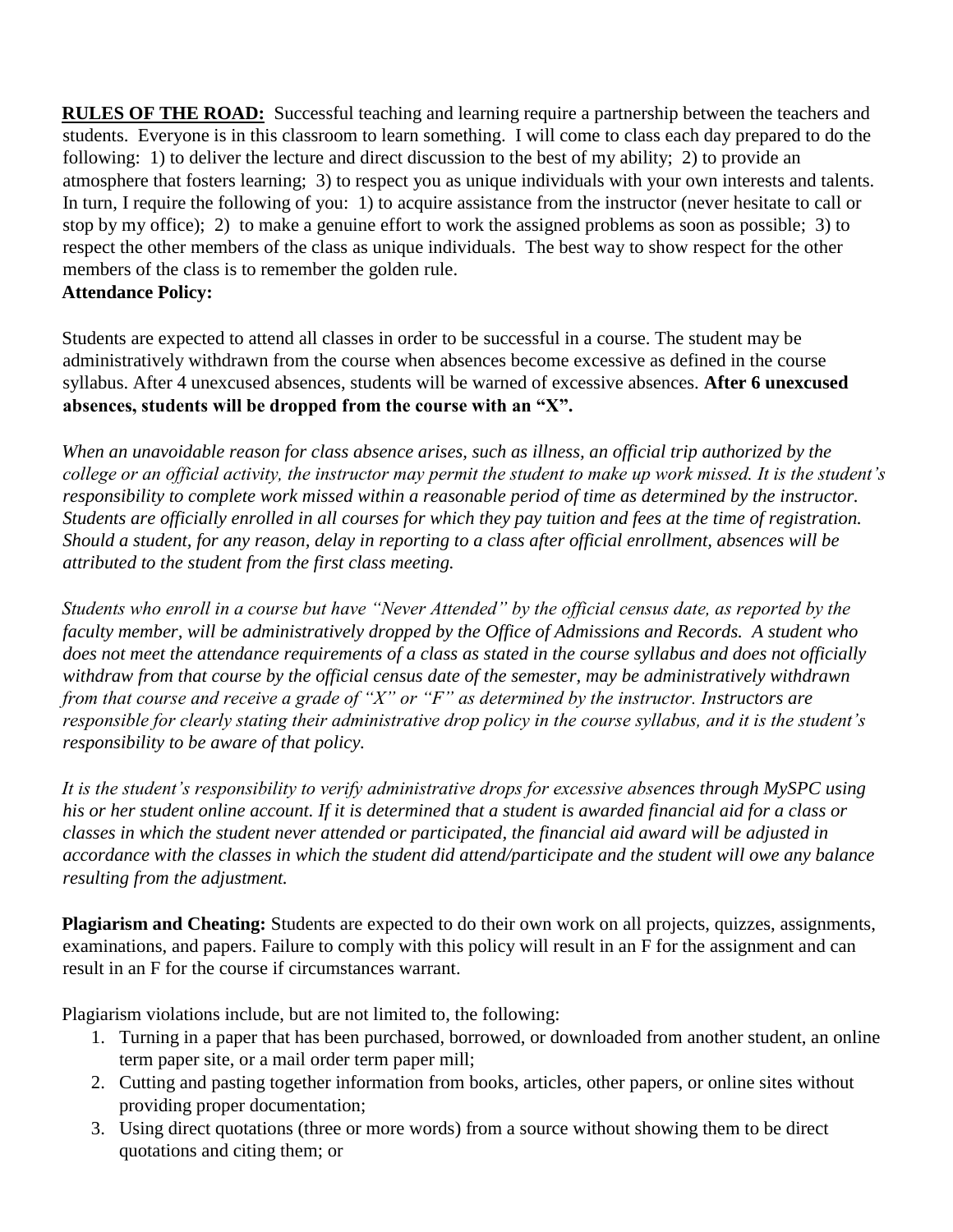4. Missing in-text citations.

Cheating violations include, but are not limited to, the following:

- 1. Obtaining an examination by stealing or collusion;
- 2. Discovering the content of an examination before it is given;
- 3. Using an unauthorized source of information (notes, textbook, text messaging, internet, apps) during an examination, quiz, or homework assignment;
- 4. Entering an office or building to obtain unfair advantage;
- 5. Taking an examination for another;
- 6. Altering grade records;
- 7. Copying another's work during an examination or on a homework assignment;
- 8. Rewriting another student's work in Peer Editing so that the writing is no longer the original student's;
- 9. Taking pictures of a test, test answers, or someone else's paper.

**Student Code of Conduct Policy**: Any successful learning experience requires mutual respect on the part of the student and the instructor. Neither instructor nor student should be subject to others' behavior that is rude, disruptive, intimidating, aggressive, or demeaning**.** Student conduct that disrupts the learning process or is deemed disrespectful or threatening shall not be tolerated and may lead to disciplinary action and/or removal from class.

**Diversity Statement:** In this class, the teacher will establish and support an environment that values and nurtures individual and group differences and encourages engagement and interaction. Understanding and respecting multiple experiences and perspectives will serve to challenge and stimulate all of us to learn about others, about the larger world and about ourselves. By promoting diversity and intellectual exchange, we will not only mirror society as it is, but also model society as it should and can be.

**Disability Statement:** Students with disabilities, including but not limited to physical, psychiatric, or learning disabilities, who wish to request accommodations in this class should notify the Disability Services Office early in the semester so that the appropriate arrangements may be made. In accordance with federal law, a student requesting accommodations must provide acceptable documentation of his/her disability to the Disability Services Office. For more information, call or visit the Disability Services Office at Levelland (Student Health & Wellness Office) 806-716-2577, Reese Center (Building 8) 806-716-4675, or Plainview Center (Main Office) 806-716-4302 or 806-296-9611.

**Nondiscrimination Policy:** South Plains College does not discriminate on the basis of race, color, national origin, sex, disability or age in its programs and activities. The following person has been designated to handle inquiries regarding the non-discrimination policies: Vice President for Student Affairs, South Plains College, 1401 College Avenue, Box 5, Levelland, TX 79336. Phone number 806-716-2360.

**Title IX Pregnancy Accommodations Statement** If you are pregnant, or have given birth within six months, Under Title IX you have a right to reasonable accommodations to help continue your education. To [activate](http://www.southplainscollege.edu/employees/manualshandbooks/facultyhandbook/sec4.php) accommodations you must submit a Title IX pregnancy accommodations request, along with specific medical documentation, to the Director of Health and Wellness. Once approved, notification will be sent to the student and instructors. It is the student's responsibility to work with the instructor to arrange accommodations. Contact the Director of Health and Wellness at 806-716-2362 or [email](http://www.southplainscollege.edu/employees/manualshandbooks/facultyhandbook/sec4.php) [cgilster@southplainscollege.edu](mailto:cgilster@southplainscollege.edu) for assistance.